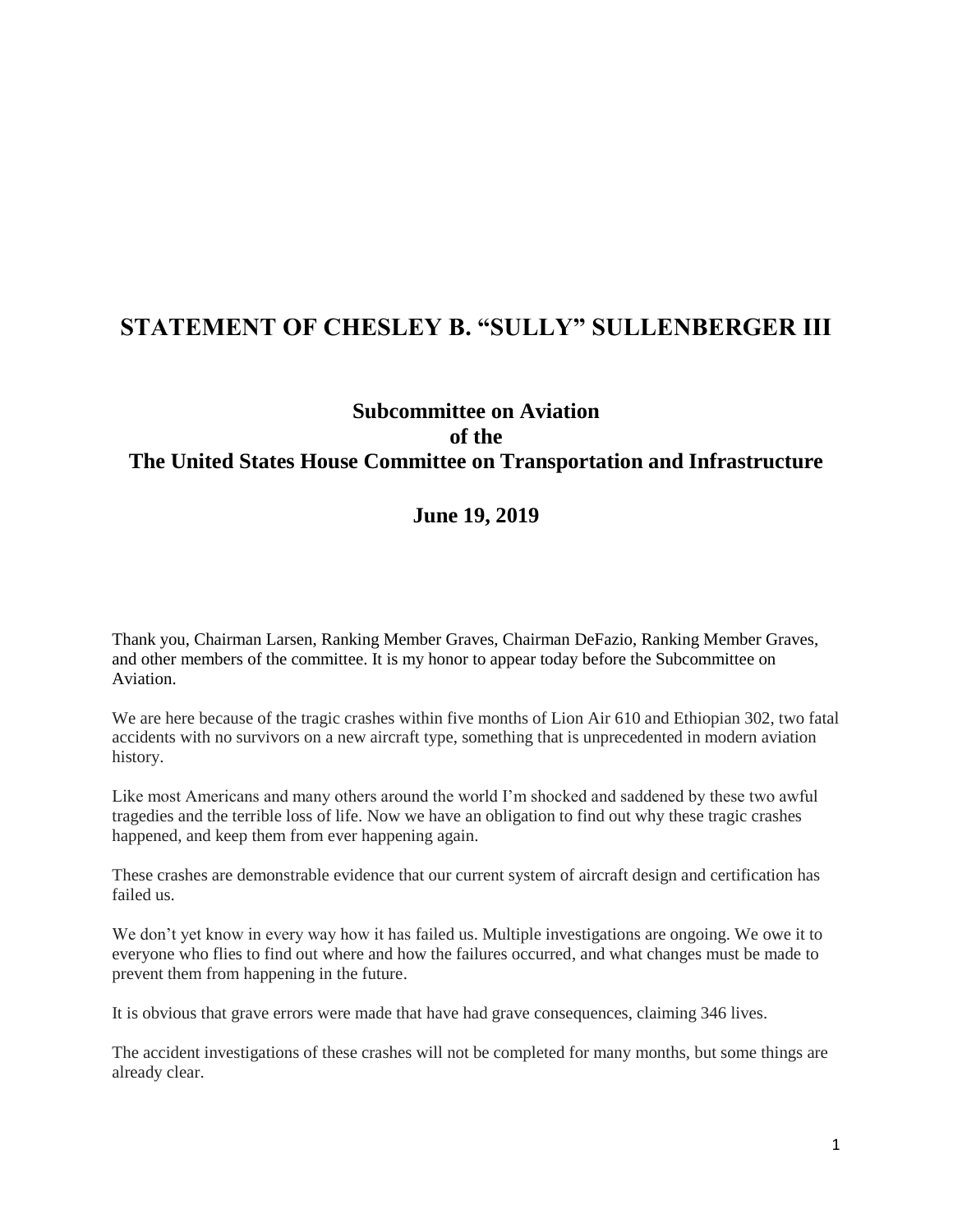Accidents are the end result of a causal chain of events, and in the case of the Boeing 737 MAX, the chain began with decisions that had been made years before, to update a half-century-old design.

Late in the flight testing of the 737 MAX, Boeing discovered an aircraft handling issue. Because the 737 MAX engines were larger than the engines on previous 737 models they had to be mounted higher and farther forward for ground clearance, which reduced the aircraft's natural aerodynamic stability in certain conditions. Boeing decided to address the handling issue by adding a software feature, Maneuvering Characteristics Augmentation System (MCAS), to the 737 MAX. MCAS was made autonomous, able in certain conditions to move a secondary flight control by itself to push the nose down without pilot input.

In adding MCAS, Boeing added a computer-controlled feature to a human-controlled airplane but without also adding to it the integrity, reliability and redundancy that a computer-controlled system requires.

Boeing also designed MCAS to look at data from only one Angle of Attack (AOA) sensor, not two. One result of this decision was that it allowed false data from a single sensor to wrongly trigger the activation of MCAS, thus creating a single point of failure. A single point of failure in an aircraft goes against widely held aircraft design principles.

On both accident flights, the triggering event was a failure of an AOA sensor. We do not yet know why the AOA sensors on these flights generated erroneous information, triggering MCAS, whether they were damaged, sheared off after being struck, were improperly maintained or repaired, or for some other reason.

Boeing designers also gave MCAS too much authority, meaning that they allowed it to autonomously move the horizontal stabilizer to the full nose-down limit.

And MCAS was allowed to move the stabilizer in large increments, rapidly and repeatedly until the limit was reached. Because it moved stabilizer trim intermittently, it was more difficult to recognize it as a runaway trim situation (an uncommanded and uncontrolled trim movement emergency), as appears to have happened in the first crash.

Though MCAS was intended to enhance aircraft handling, it had the potential to have the opposite effect; being able to move the stabilizer to its limit could allow the stabilizer to overpower the pilots' ability to raise the nose and stop a dive toward the ground. Thus it was a trap that was set inadvertently during the aircraft design phase that would turn out to have deadly consequences.

Obviously Boeing did not intend for this to happen. But to make matters worse, even the existence of MCAS, much less its operation, was not communicated to the pilots who were responsible for safely operating the aircraft until after the first crash.

Also with the MAX, Boeing changed the way pilots can stop stabilizer trim from running when it shouldn't. In every previous version of the 737, pilots could simply move the control wheel to stop the trim from moving, but in the MAX, with MCAS activated, that method of stopping trim no longer worked. The logic was that if MCAS activated, it had to be because it was needed, and pulling back on the control wheel shouldn't stop it.

It is clear that the original version of MCAS was fatally flawed and should never have been approved.

It has been suggested that even if the MCAS software had flaws, the pilots on these flights should have performed better and been able to solve the sudden unanticipated crises they faced. Boeing has even said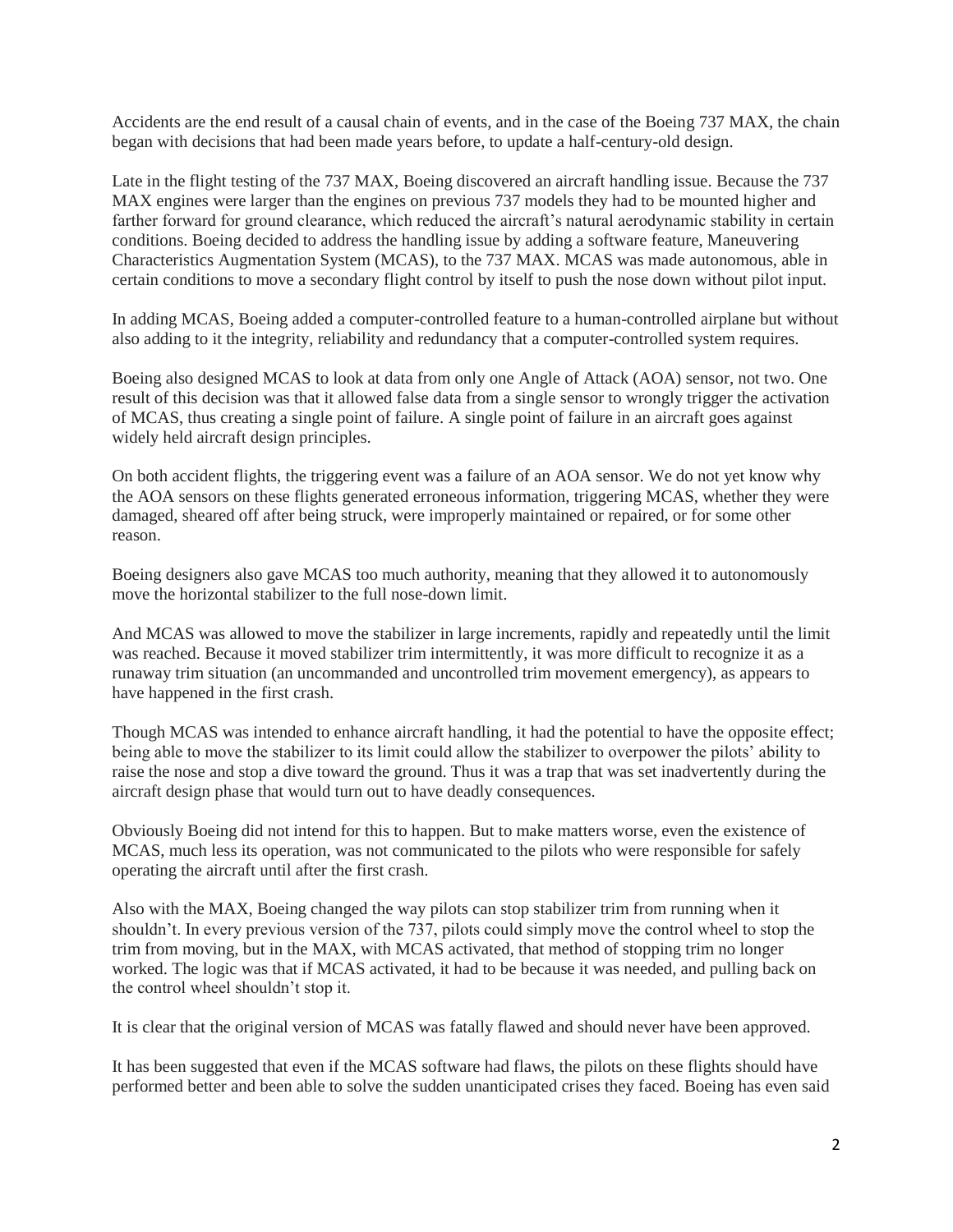that in designing MCAS they did not categorize a failure of MCAS as critical because they assumed that pilot action would be the ultimate safeguard.

We owe it to everyone who flies, passengers and crews alike, to do much better than to design aircraft with inherent flaws that we intend pilots will have to compensate for and overcome.

Pilots must be able to handle an unexpected emergency and still keep their passengers and crew safe, but we should first design aircraft for them to fly that do not have inadvertent traps set for them.

We must also consider the human factors of these accidents.

From my 52 years of flying experience, and my many decades of safety work – I know that nothing happens in a vacuum, and we must find out how design issues, training, policies, procedures, safety culture, pilot experience and other factors affected the pilots' ability to handle these sudden emergencies, especially in this global aviation industry.

Dr. Nancy Leveson, of the Massachusetts Institute of Technology, has a quote that succinctly encapsulates much of what I have learned over many years: "Human error is a symptom of a system that needs to be redesigned."

These two recent crashes happened in foreign countries, but if we do not address all the important issues and factors, they can and will happen here. To suggest otherwise is not only wrong, it's hubris.

As one of our preeminent human factors scientists, Dr. Key Dismukes, now retired as Chief Scientist for Human Factors at the NASA Ames Research Center, has said, "Human performance is variable and it is situation-dependent."

I'm one of the relatively small group of people who have experienced such a sudden crisis – and lived to share what we learned about it. I can tell you firsthand that the startle factor is real and it is huge – it interferes with one's ability to quickly analyze the crisis and take effective action.

Within seconds, these crews would have been fighting for their lives in the fight of their lives.

These two accidents, as well as Air France 447 which crashed in the South Atlantic in June 2009, are also vivid illustrations of the growing level of interconnectedness of devices in aircraft. Previously, with older aircraft designs, there were mostly stand-alone devices, in which a fault or failure was limited to a single device that could quickly be determined to be faulty and the fault remain isolated. But with integrated cockpits and data being shared and used by many devices, a single fault or failure can now have rapidly cascading effects through multiple systems, causing multiple cockpit alarms, cautions and warnings, which can cause distraction and increase workload, creating a situation that can quickly become ambiguous, confusing and overwhelming, making it much harder to analyze and solve the problem.

In both 737 MAX accidents, the failure of an AOA sensor quickly caused multiple instrument indication anomalies and cockpit warnings. And because in this airplane type the AOA sensors provide information to airspeed and altitude displays, the failure triggered false warnings simultaneously of speed being too low and also of speed being too fast. The too slow warning was a 'stick-shaker' rapidly and loudly shaking the pilot's control wheel. The too fast warning was a 'clacker', another loud repetitive noise signaling overspeed. These sudden loud false warnings would have created major distractions and would have made it even harder to quickly analyze the situation and take effective corrective action.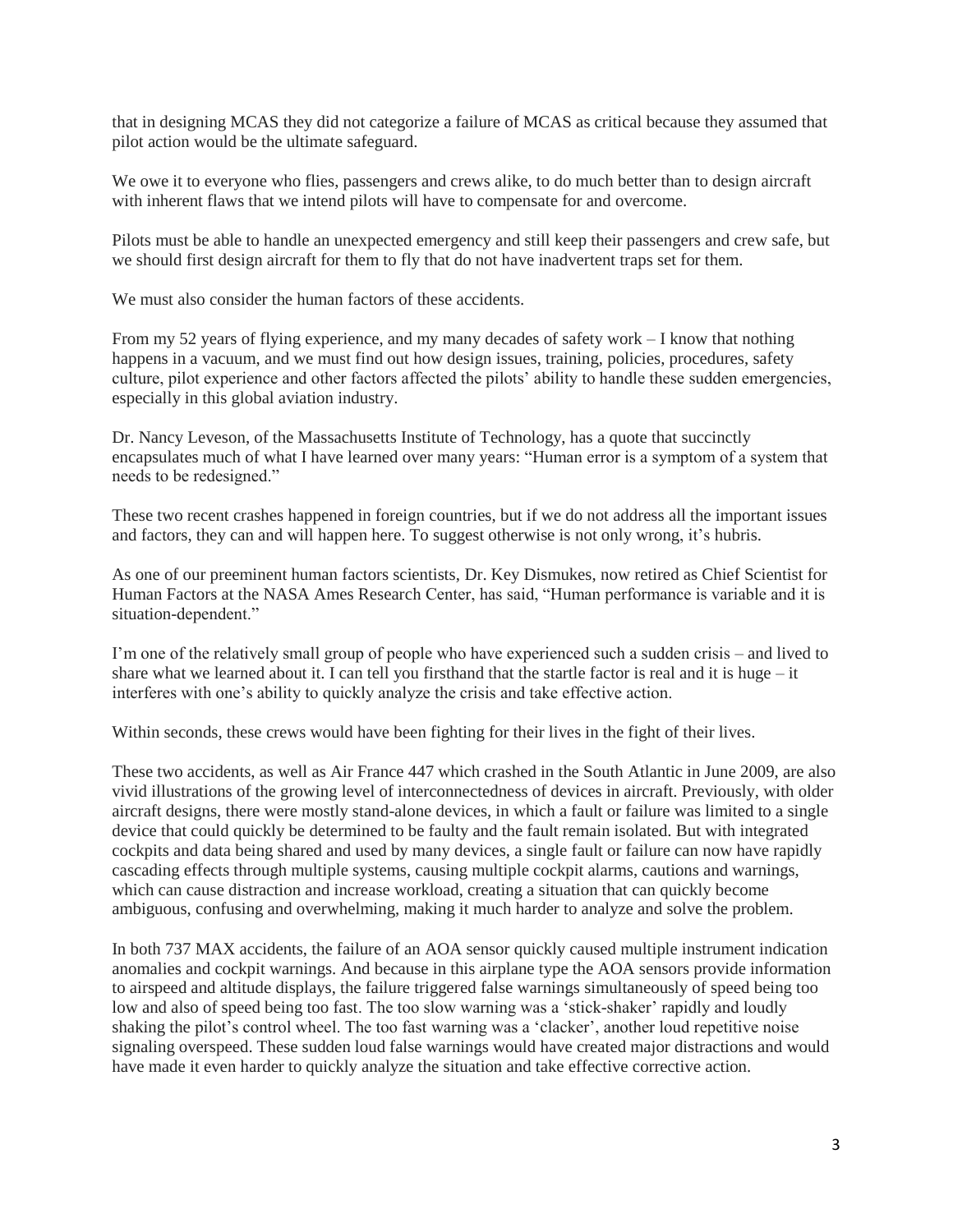I recently experienced all these warnings in a 737 MAX flight simulator during recreations of the accident flights. Even knowing what was going to happen, I could see how crews could have run out of time and altitude before they could have solved the problems.

Prior to these accidents, I doubt if any U.S. airline pilots were confronted with this scenario in simulator training.

We must make sure that everyone who occupies a pilot seat is fully armed with the information, knowledge, training, skill, experience and judgment they need to be able to be the absolute master of the aircraft and all its component systems, and of the situation, simultaneously and continuously throughout a flight.

As aviation has become safer, it has become harder to avoid complacency. We have made air travel so safe and routine, some have assumed that because we haven't had a lot of accidents in recent years we must be doing everything right.

But we can no longer define safety solely as the absence of accidents. We must do much more than that; we must be much more proactive than that.

We need to proactively find flaws and risks and mitigate them before they lead to harm.

We must investigate accidents before they happen.

Each aircraft manufacturer must have a comprehensive safety risk assessment system that can review an entire aircraft design holistically, looking for risks, not only singly, but in combination.

We must also look at the human factors and assumptions made about human performance in aircraft design and certification, and pilot procedure design.

In addition to fixing MCAS in a way that resolves all the many issues with it, including that the AOA Disagree light be made operative on all Max aircraft, we must greatly improve the procedures to deal with uncommanded trim movement, provide detailed system information to pilots that is more complete, give pilots who fly the 737 MAX additional Level D full flight simulator training so that they will see, hear, feel, experience and understand the challenges associated with MCAS, such as Unreliable Airspeed, AOA Disagree, Runaway Stabilizer and Manual Trim. They must have the training opportunity to understand how higher airspeeds greatly increase the airloads on the stabilizer, making it much more difficult to move manually, often requiring a pilot to use two hands, or even the efforts of both pilots to move it. And in some cases, how it cannot be moved at all unless the pilot flying temporarily stops trying to raise the nose and relieves some of the airloads by moving the control wheel forward.

Pilots must develop the muscle memory to be able to quickly and effectively respond to a sudden emergency. Reading about it on an iPad is not even close to sufficient; pilots must experience it physically, firsthand.

We should all want pilots to experience these challenging situations for the first time in a simulator, not in flight with passengers and crew on board.

We must look closely at the certification process. There have been concerns about the aircraft certification process for decades. Just a brief search revealed 18 reports produced by GAO, DOT OIG, and Congressional committees since 1992.